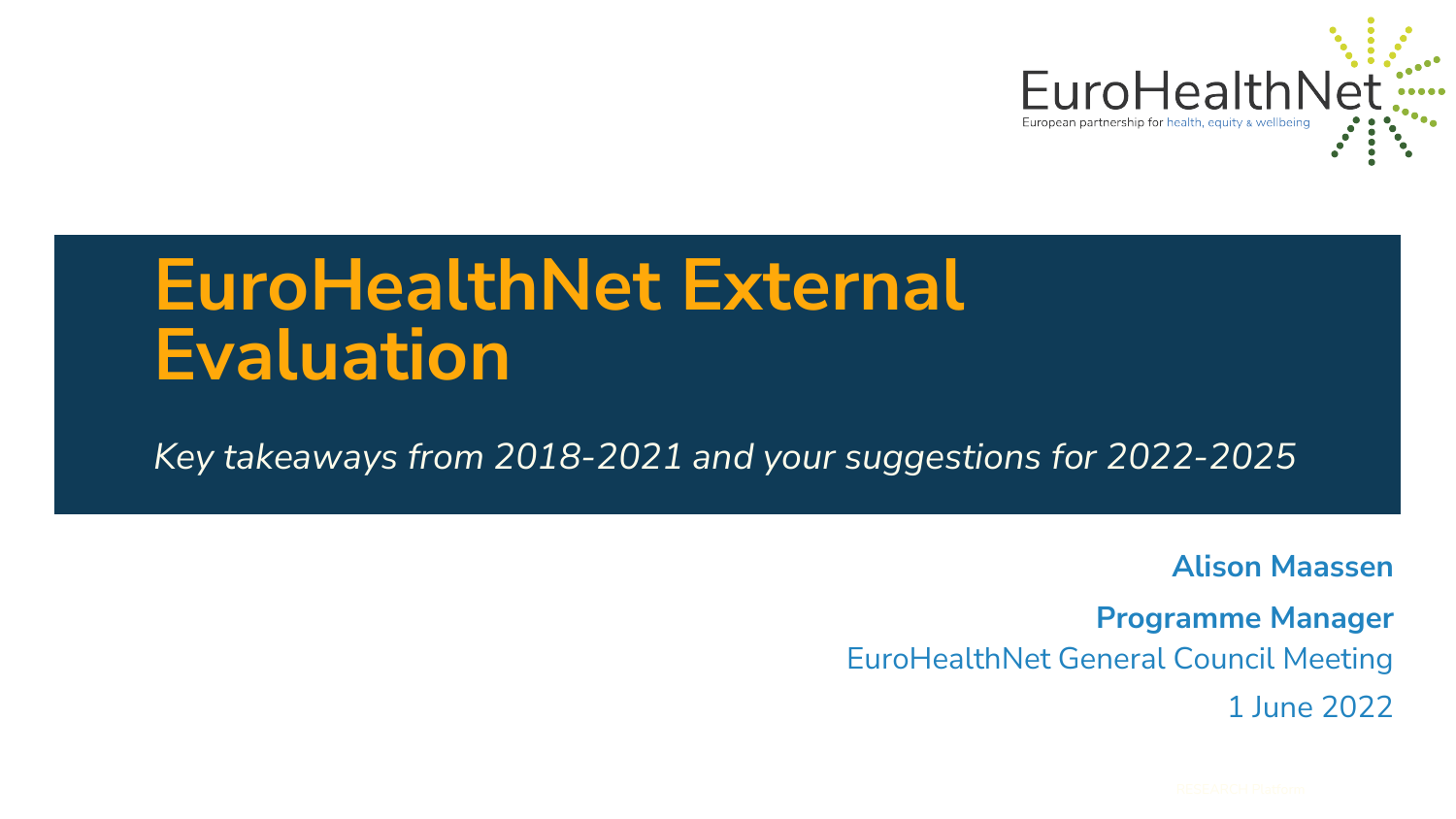**Annual Evaluation Themes**

2018-2021

**Preliminary evaluation of EuroHealthNet events**

**Member satisfaction and engagement**

**Evaluation of policy impact (predominately EU level)**

**Alignment of public health policy priorities post-COVID**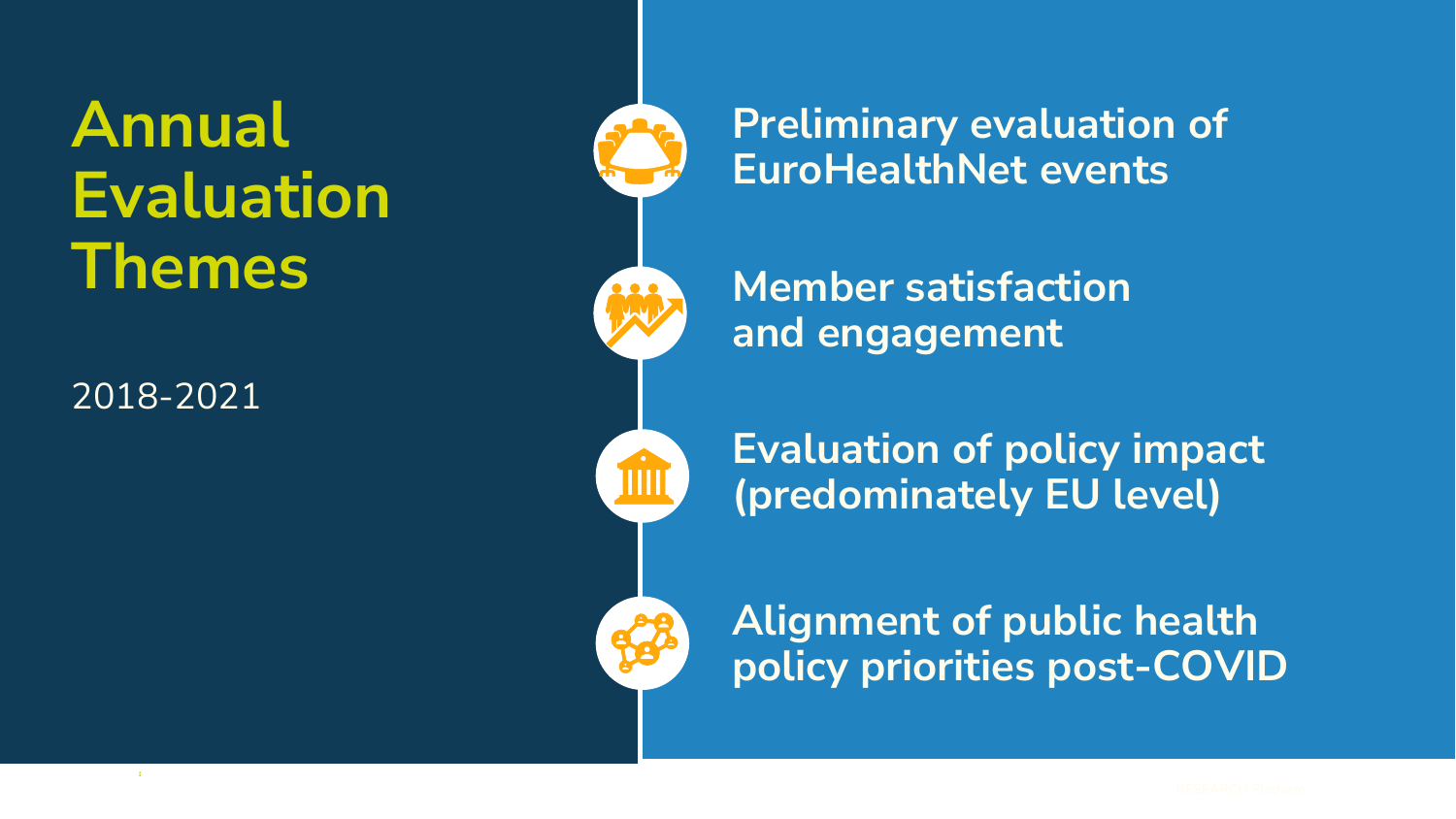## **EuroHealthNet's unique added value**

- 1. A focus on evidence-based policy implementation in practice
- 2. A firm focus on public health rather than health care
- 3. An ability to unlock EU funding for members
- 4. Bridging the space between health and social policy